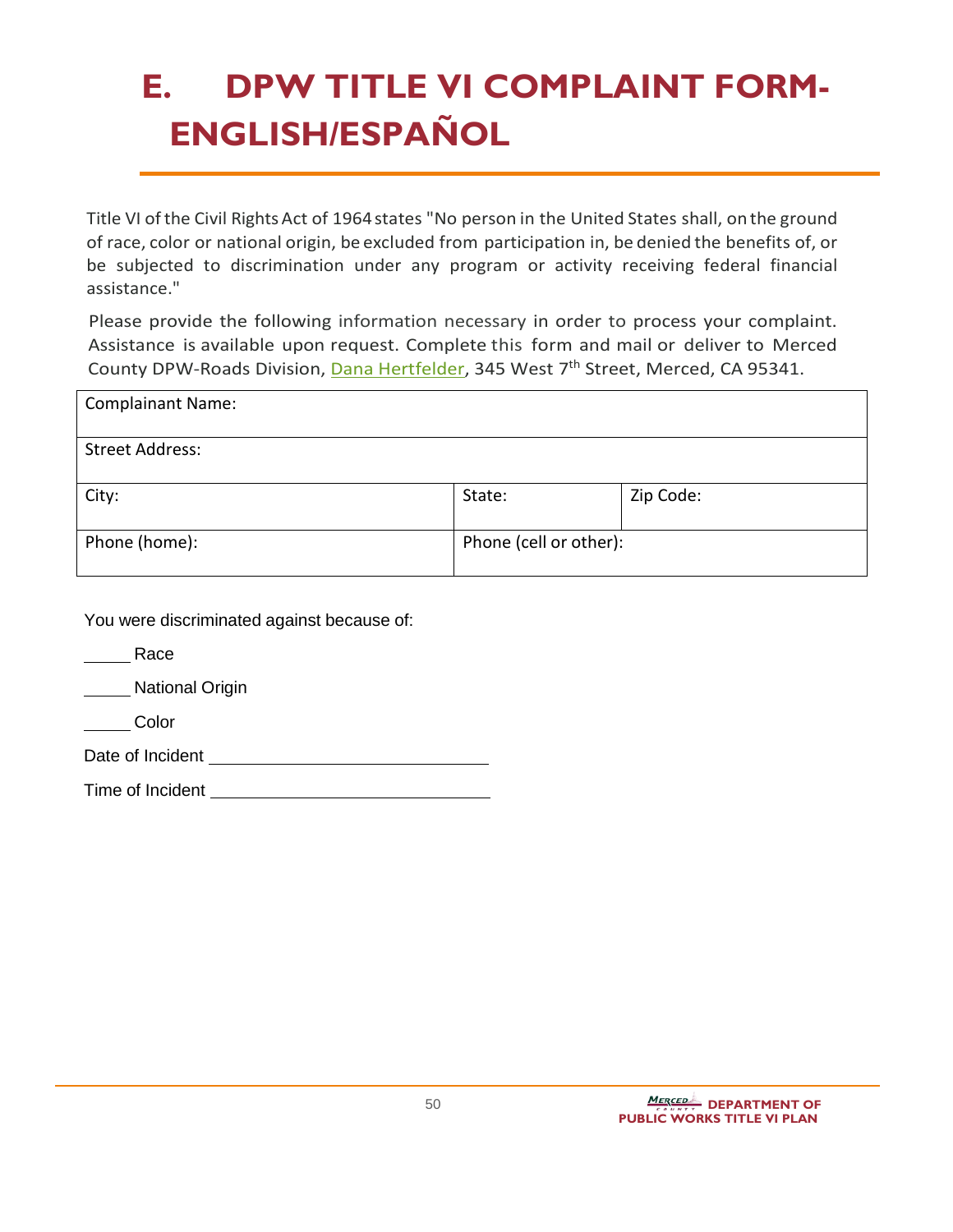Person discriminated against (if someone other than complainant):

| <b>Complainant Name:</b> |                        |           |
|--------------------------|------------------------|-----------|
|                          |                        |           |
| <b>Street Address:</b>   |                        |           |
|                          |                        |           |
| City:                    | State:                 | Zip Code: |
| Phone (home):            | Phone (cell or other): |           |

Have you filed this complaint with any other federal, state, or local agency or with any federal or state court? Yes No\_\_\_\_

If yes, check all that apply and provide name of agency and contact information:

| Federal Agency:       | Contact:         |
|-----------------------|------------------|
| Contact's Phone:      | Contact's Email: |
| <b>Federal Court:</b> | Contact:         |
| Contact's Phone:      | Contact's Email: |
| State Agency:         | Contact:         |
| Contact's Phone:      | Contact's Email: |
| <b>State Court:</b>   | Contact:         |
| Contact's Phone:      | Contact's Email: |
| Local Agency:         | Contact:         |
| Contact's Phone:      | Contact's Email: |
| Other:                | Contact:         |
| Contact's Phone:      | Contact's Email: |

Have you filed a lawsuit regarding this complaint? Yes \_\_\_\_\_\_ No\_\_\_\_\_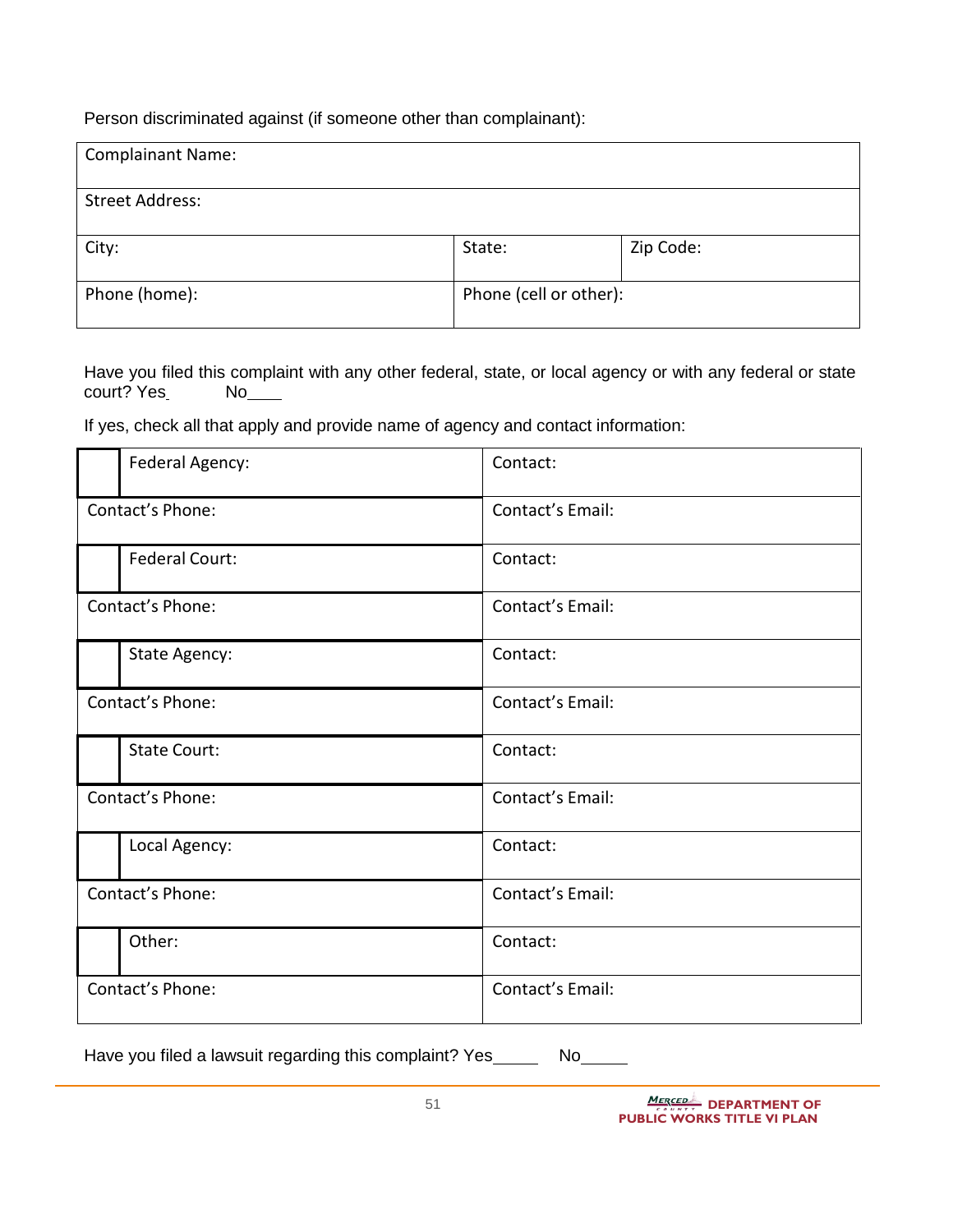In your own words, describe the alleged discrimination. Explain what happened and whom you believe was responsible. You should include specific details such as names, dates, times, route numbers, witnesses, and any other information that would assist us in our investigation of the allegations. Please provide any other documentation that is relevant to this complaint.

Check if additional sheets attached

Please sign below. You may attach any written materials or other information you think is relevant toyour complaint.

Signature:  $\vert$  Date:

Mail or deliver this form to: DPW, Title VI Coordinator

 Dana Hertfelder 345 West 7<sup>th</sup> Street Merced, CA 95341 [Coordinator@countyofmerced.com](mailto:Dana.Hertfelder@countyofmerced.com?subject=Title%20VI)

| Date Received: | By Whom: |
|----------------|----------|
|                |          |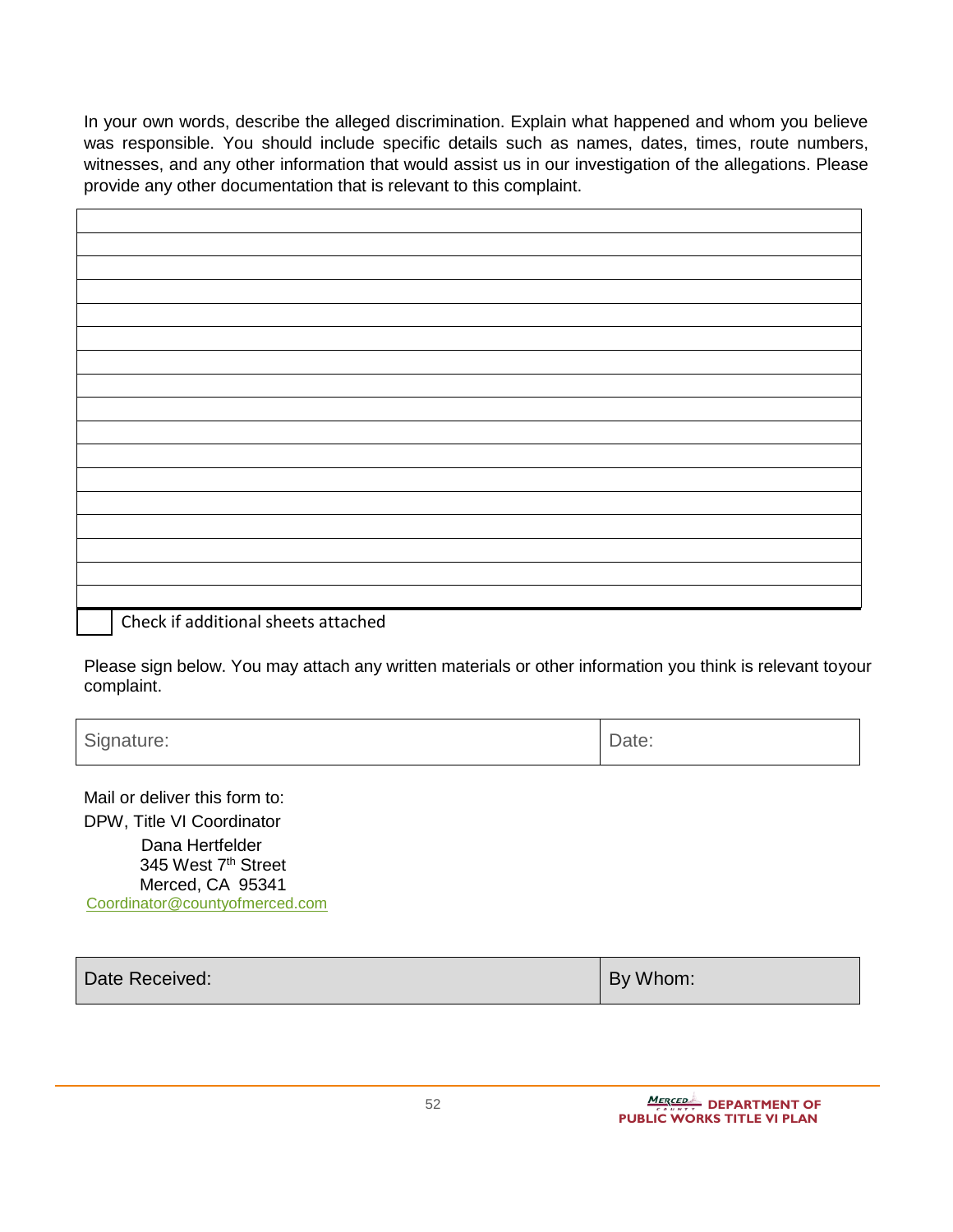El Título VI de la Ley de Derechos Civiles de 1964 establece que "Ninguna persona en los Estados Unidos, por motivos de raza, color u origen nacional, será excluida de la participación, se le negarán los beneficios o será objeto de discriminación bajo cualquier programa o actividad que reciba asistencia financiera federal".

Por favor, proporcione la siguiente información necesaria para procesar su queja. La asistencia está disponible bajo petición. Complete este formulario y envíelo por correo o entréguelo a la División de Carreteras del Condado de Merced, Dana [Hertfelder,](mailto:Dana.Hertfelder@countyofmerced.com) 345 West 7th Street, Merced, CA 95341.

| Nombre:                          |                             |                |
|----------------------------------|-----------------------------|----------------|
| Dirección:                       |                             |                |
| Ciudad:                          | Estado:                     | Código Postal: |
| Número de Teléfono (de la casa): | Número de Teléfono (otros): |                |

¿Cual de los siguientes describe mejor la razón por la supuesta discriminación?

| Raza                   |
|------------------------|
| <b>Origen Nacional</b> |
| Color                  |
| Fecha del Incidente    |
| Hora del Incidente     |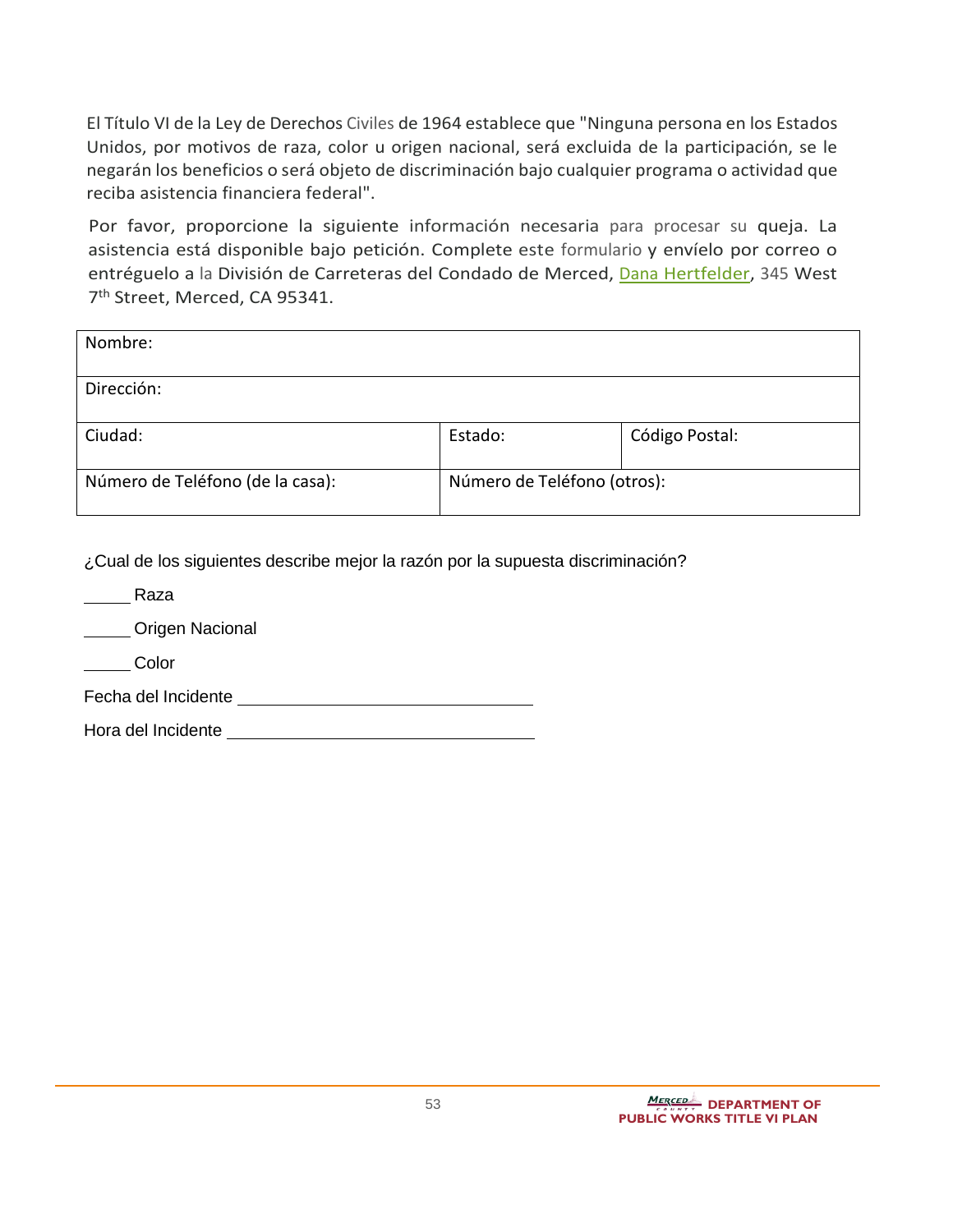Persona discriminada:

| Nombre:                          |                             |                |
|----------------------------------|-----------------------------|----------------|
|                                  |                             |                |
| Dirección:                       |                             |                |
|                                  |                             |                |
| Ciudad:                          | Estado:                     | Código Postal: |
|                                  |                             |                |
| Número de Teléfono (de la casa): | Número de Teléfono (otros): |                |
|                                  |                             |                |

¿Ha presentado esta queja con cualquier otra agencia federal, estatal o local o con cualquier corte federal o estatal? Sí\_\_\_\_\_\_ No

En caso afirmativo, marque todo lo que corresponda y proporcionar el nombre de la agencia y la información de contacto:

| Agencia Federal:            | Póngase en contacto con: |
|-----------------------------|--------------------------|
| Nº de teléfono de contacto: | Email de contacto:       |
| Corte Federal:              | Póngase en contacto con: |
| Nº de teléfono de contacto: | Email de contacto:       |
| Agencia Estatal:            | Póngase en contacto con: |
| Nº de teléfono de contacto: | Email de contacto:       |
| Corte Estatal:              | Póngase en contacto con: |
| Nº de teléfono de contacto: | Email de contacto:       |
| Local Agency:               | Póngase en contacto con: |
| Nº de teléfono de contacto: | Email de contacto:       |
| Otros:                      | Póngase en contacto con: |
| Nº de teléfono de contacto: | Email de contacto:       |

¿Ha presentado una demanda respecto a esta queja? Si\_\_\_\_ No\_\_\_\_